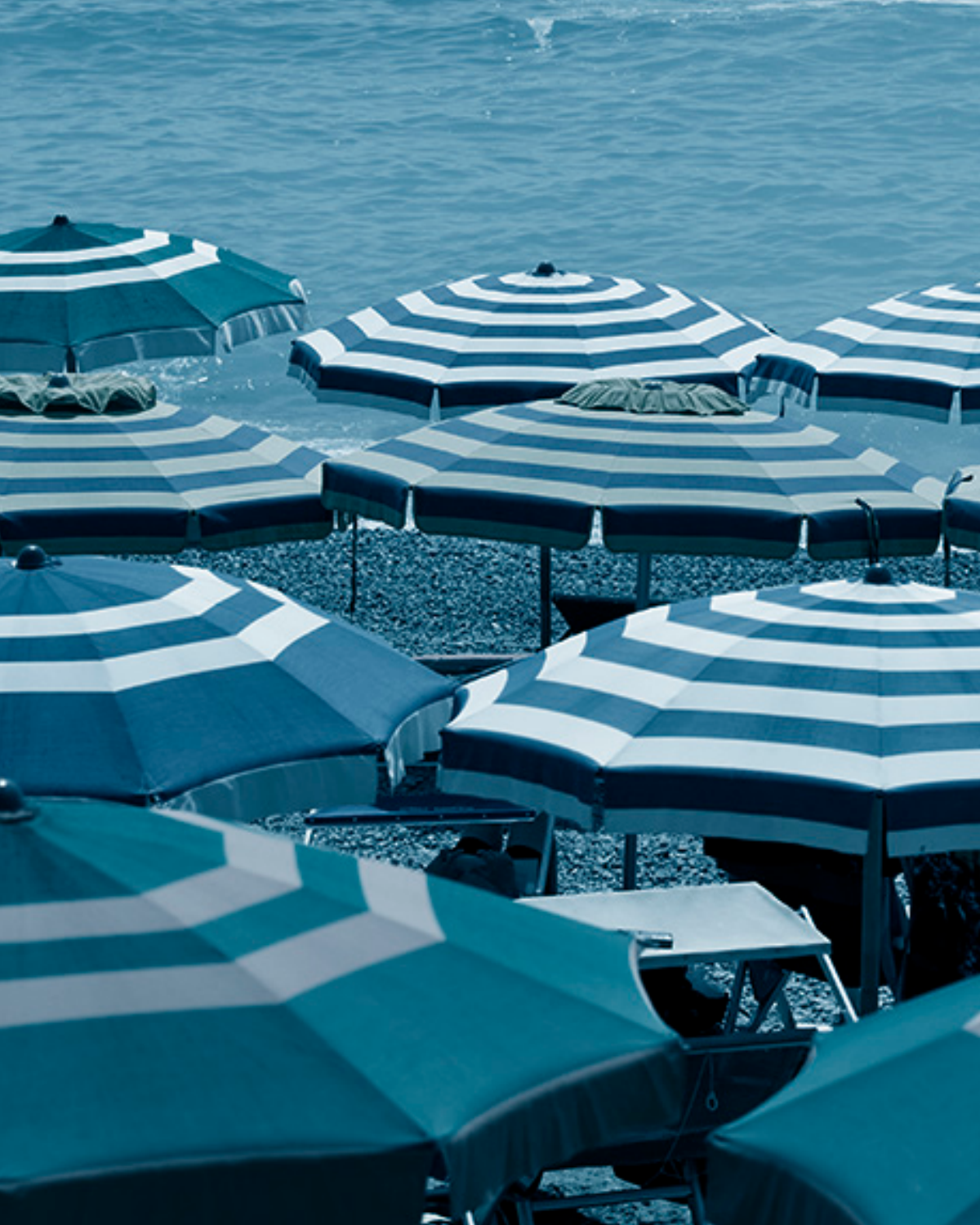

# **Retirement**

By David Madland and Alex Rowell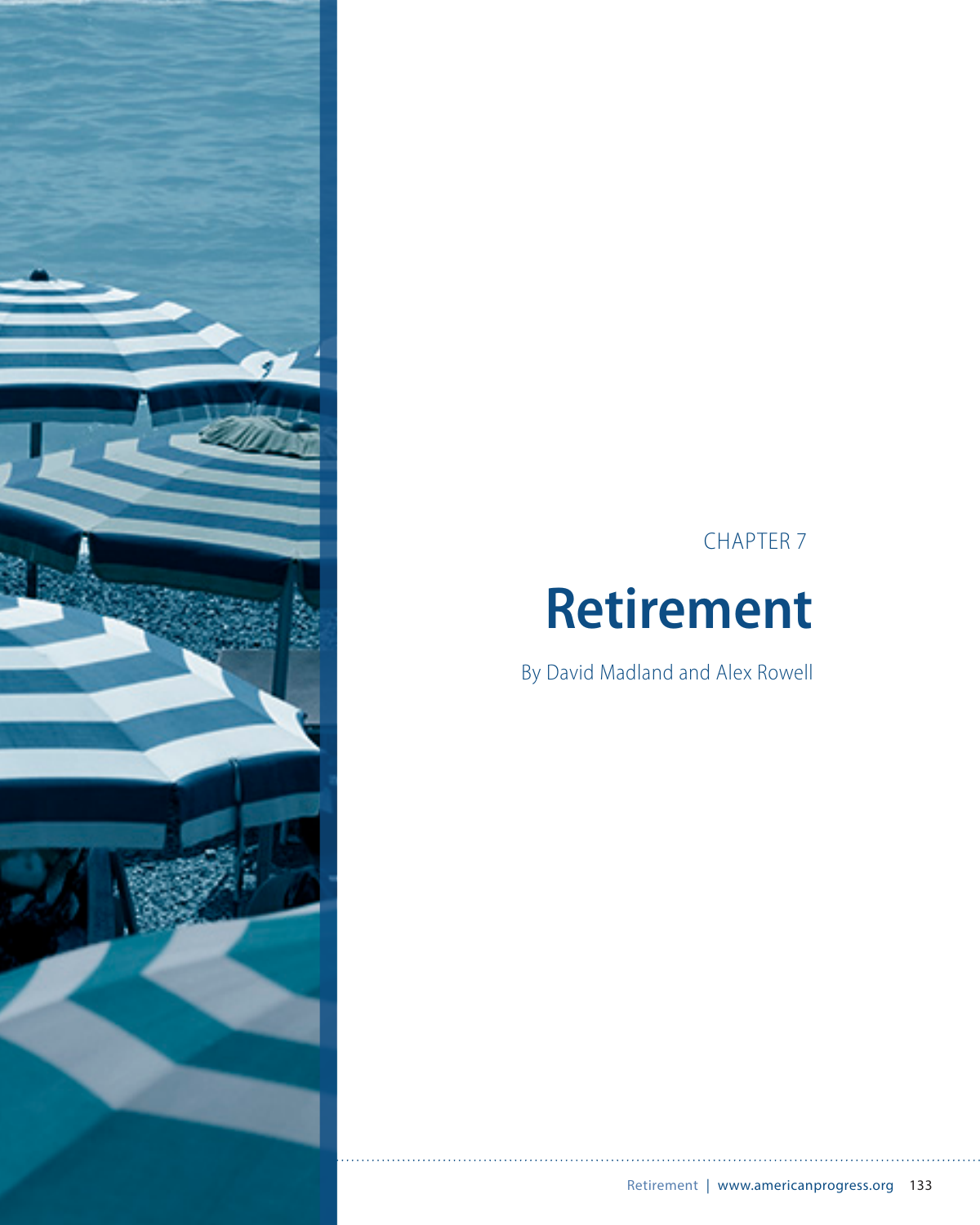# Retirement

The promise of a secure, comfortable retirement is a crucial tenet of middle-class security. After decades on the job, workers should be able to retire without facing a decline in their standard of living. Weak income growth and rising costs, however, have made it difficult for workers to save for retirement, putting the futures of many middle-class Americans in jeopardy.

In 2015, 46 percent of households reported that they could not afford an emergency expense of \$400 or would have to pay for it by selling something or borrowing money.<sup>1</sup> Three in ten nonretired households reported not saving at all.<sup>2</sup> And households who do save often have other more urgent priorities: When households were asked what they saved for, only 57 percent of savers reported putting money away for retirement.<sup>3</sup>

Data show that a large number of households simply lack the financial means to set money aside for retirement. Households are building up fewer assets relative to their incomes than they did in the past, as measured by the Federal Reserve's Survey of Consumer Finances, or SCF.4 This is especially concerning for several reasons. Today's households will need more in savings in order to maintain their standard of living in retirement as a result of increased life expectancy; a Social Security full retirement age of 67 for those born after 1960; rising health-care costs; and low real interest rates. 5 Additionally, measured assets for families should actually be rising since companies are moving from defined-benefit, or DB, pensions, which are not counted as assets by the SCF, to defined-contribution, or DC, pensions, which are.<sup>6</sup>

Academics and policy experts disagree on how to precisely measure Americans' readiness for retirement.7 No matter which metric is used, however, too many Americans risk facing a lower standard of living upon exiting the labor force. According to the Center for Retirement Research's highly regarded National Retirement Risk Index, or NRRI, more than half of U.S. households have insufficient assets to maintain their standard of living in retirement.<sup>8</sup> The number of at-risk households has grown dramatically over time: 30 years ago, only 31 percent were unprepared.9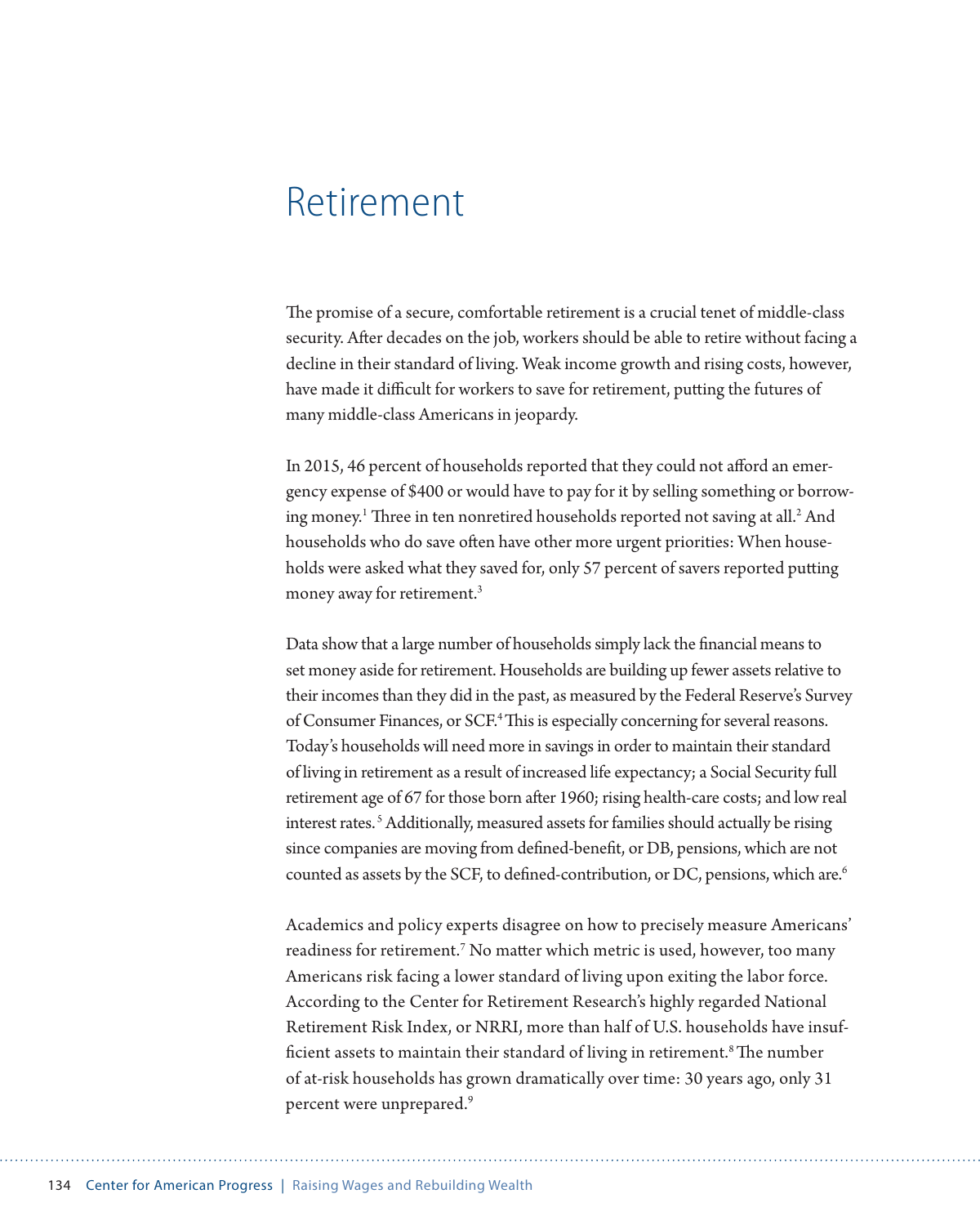

Although estimates vary, even optimistic studies show that approximately 1 in 4 retired Americans in 2004 did not have enough retirement income to maintain their standard of living, with each generation of retirees faring worse.<sup>10</sup> Even under this best-case estimate, far too many Americans will struggle to maintain a secure retirement.

That such a large percentage of households are at risk is not surprising considering that millions of Americans lack access to retirement plans at work, $11$  which alongside Social Security benefits—can provide a major source of retirement income. Having a workplace retirement account is crucially important to saving for retirement: Payroll deductions make it easy to save, and plan features, such as auto-enrollment and employer contributions, boost savings.12 More than 30 percent of American workers lack access to a retirement plan at work, and only just more than half of all civilian workers participate in a workplace retirement plan, according to the National Compensation Survey.<sup>13</sup>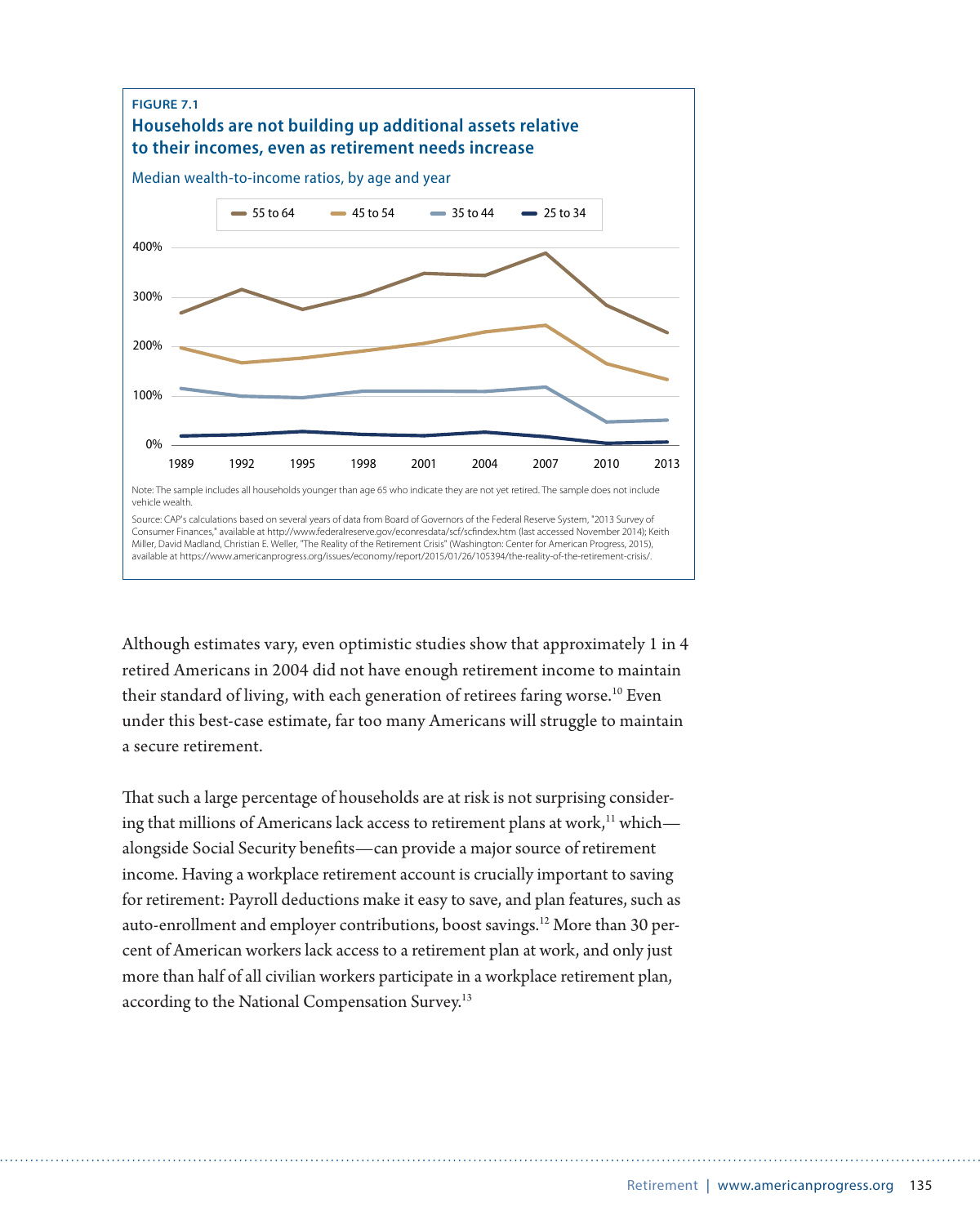

Participation in workplace retirement plans has fallen since 2001, making it even harder for workers to build up the assets necessary to maintain their standard of living in retirement.<sup>14</sup> And too many Americans who do have the resources to save face high fees in their retirement accounts that make it difficult to build up assets.<sup>15</sup> While fees may look small on paper—if savers notice them at all—previous CAP research has shown that even a 0.75 percentage point difference in annual fees can cost a typical worker almost \$100,000 in his or her lifetime.<sup>16</sup> Until recently, many workers risked paying high fees because not all retirement advisers were required to act in their clients' best interest.<sup>17</sup> Instead, advisers could direct savers to more expensive funds that padded their profit margins, which led to savers losing an estimated \$17 billion each year.<sup>18</sup>

While those without an employer-provided account have the option of seeking out and saving in an individual retirement account, or IRA, the vast majority do not.19 As a result, the overall picture is bleak: Nearly one-third of nonretired Americans have no retirement savings or pension at all.<sup>20</sup> The median household nearing retirement, or age 55 to 64, with retirement savings has saved just \$104,000—only enough to afford a \$400 monthly payment from a lifetime annuity and well below what a typical household would need in retirement.<sup>21</sup> Factoring in households who lack accounts altogether, the median near-retirement household has only \$14,500 saved for retirement.<sup>22</sup>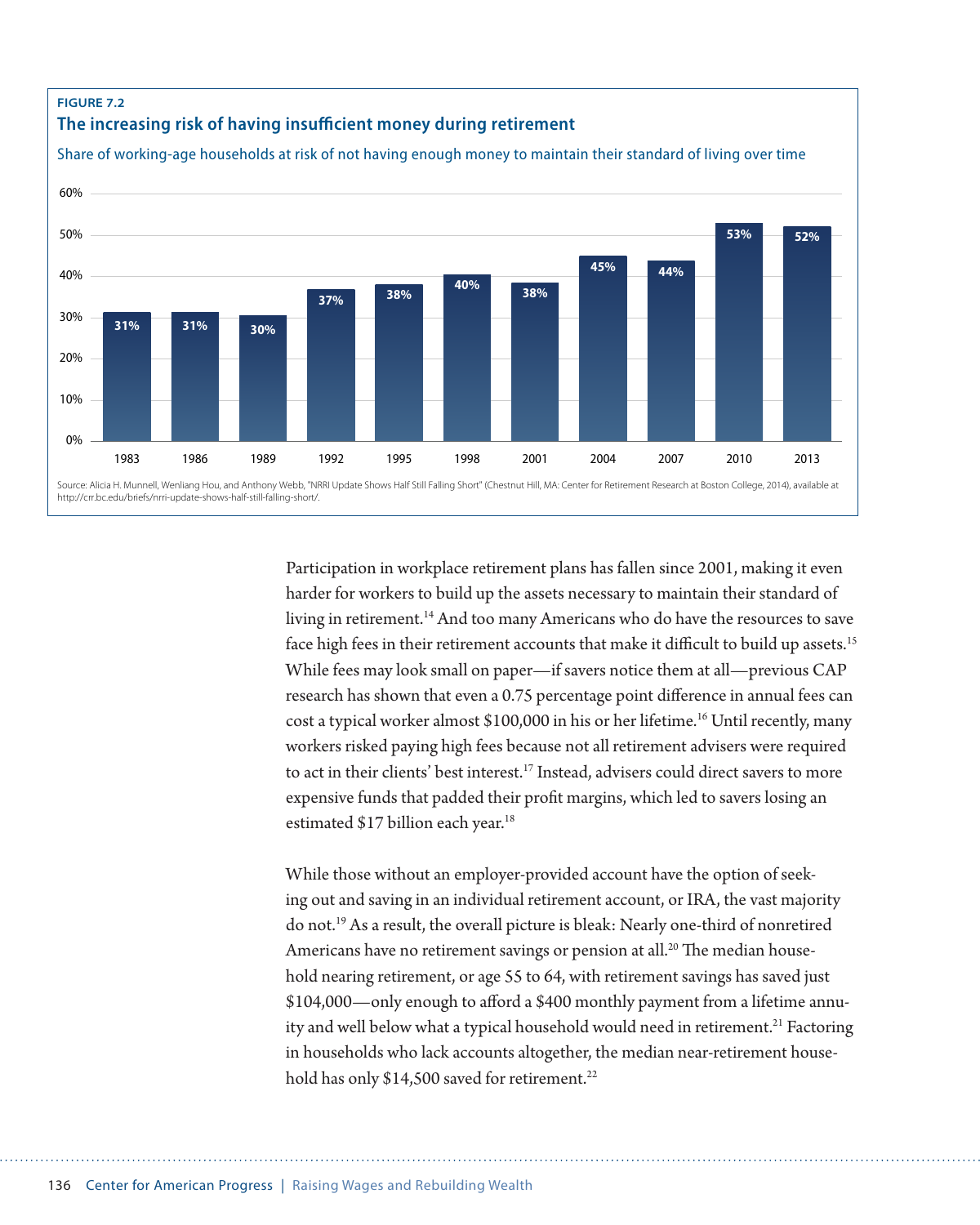

 These figures reflect the reality that, too often, middle-class Americans are not able to save for retirement in the same way as their wealthier peers. Eighty-eight percent of households age 32 to 61 in the top income quintile had a retirement account in 2013—virtually unchanged from 89 percent in 2001—compared to only 52 percent of middle-class households, down from 56 percent in 2001.<sup>23</sup> And wealthy households have by far the most assets in these accounts: The top 20 percent of households hold 74 percent of total retirement account savings, while the middle 60 percent hold the other 26 percent.<sup>24</sup>

Younger Americans are faring worse than their older counterparts. In 2014, a majority of American households age 18 to 29 had no retirement savings or pensions. Among households age 30 to 44, about 3 out of 10 have no retirement savings or pension.25 The Center for Retirement Research's estimates that 45 percent of households age 50 to 59 are at risk of failing to meet their living standard in retirement; among younger households age 30 to 39, an even higher proportion—59 percent are already at risk. There is also reason to believe that rising student debt levels may crowd out retirement savings and harm retirement readiness among younger generations. If today's households had the same amount of debt as do new college graduates, an additional 4.6 percent of households would be at risk.<sup>26</sup>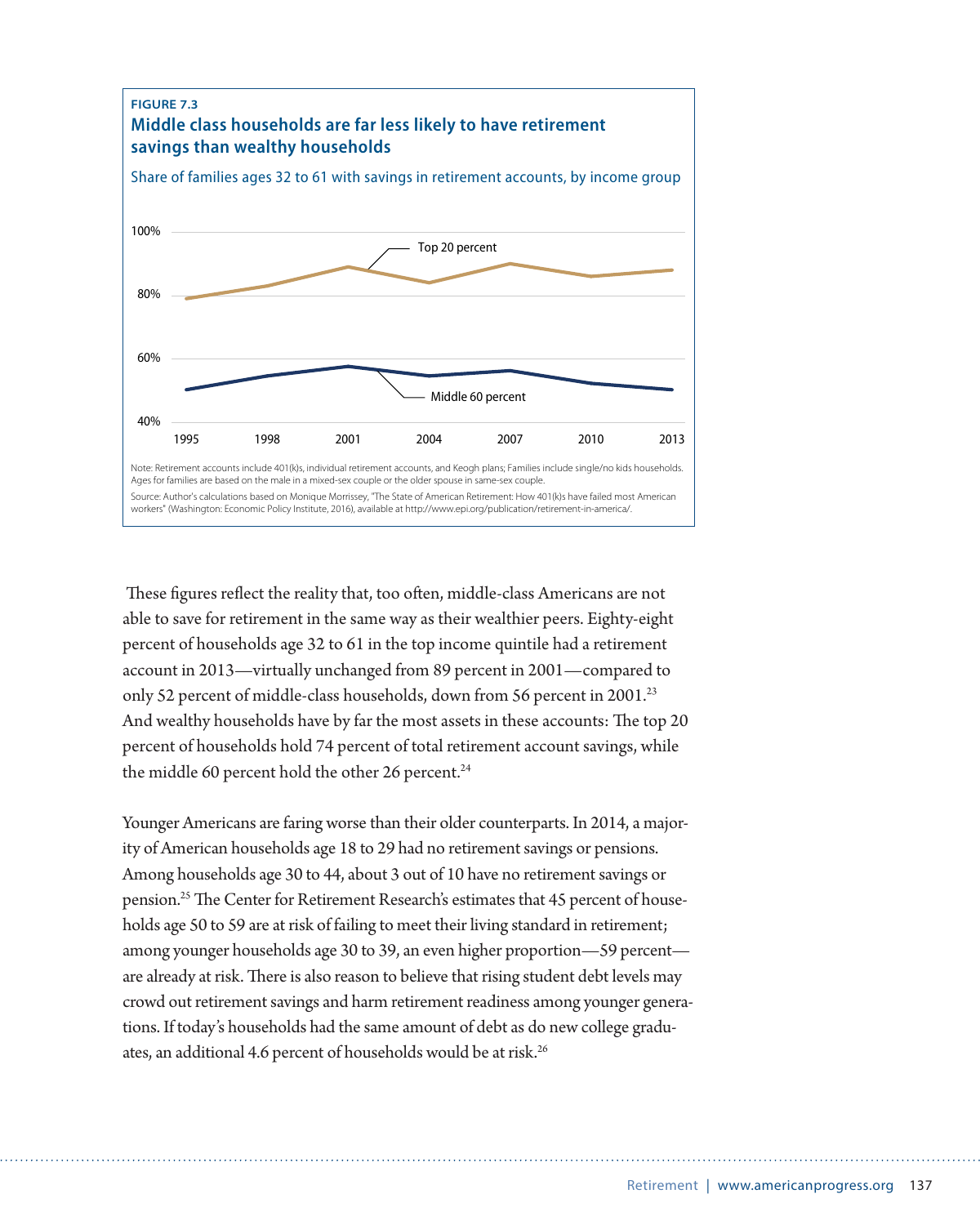Absent changes in policy, millions of families will be unable to retire and maintain the standard of living they enjoyed during their working life. The human costs will be real: Americans will have to work longer than planned or cut back in an unexpected fashion after a lifetime of work. And the costs to the economy at large are also daunting: Struggling retirees will rely more heavily on government programs, and reduced personal spending from retirees could contribute to slower overall economic growth.<sup>27</sup>

# How current policies fail retirees

When President Franklin D. Roosevelt signed the Social Security Act in 1935, he congratulated Congress for passing a law that "will give some measure of protection to the average citizen and to his family ... against poverty-ridden old age."<sup>28</sup> Social Security was not designed to be the only source of income for retirees; private savings and pensions were intended to sustain workers after they left the labor force.<sup>29</sup> But as workplace retirement plans have become scarcer and labor, financial, and housing markets have become less stable,<sup>30</sup> Americans' retirement readiness has declined.31

In today's system, Americans who work at small- and medium-sized businesses are less likely to have access to workplace plans than those at large companies.<sup>32</sup> This is because small business owners lack a broad base of employees over which to spread fixed costs, making it more difficult and costly to start a company retirement plan.Unlike the increasingly rare DB pension plans, which are available to fewer than 1 in 5 private sector workers,<sup>33</sup> today's more common DC plans place individuals at risk during market downturns. Furthermore, under DC plans, workers bear the burden of choosing the proper portfolio and determining the appropriate amount to save. Smart plan design can help solve these problems: Auto-enrollment and escalation—as well as simple, low-fee plan investment options that automatically adjust based on one's expected retirement date—are very beneficial to savers. But building up sufficient assets is not the only challenge: Once individuals decide to retire, they face various risks, including longevity risk, or the risk of outliving their savings. To avoid this, individuals can purchase an annuity to convert their lump-sum savings into a lifetime stream of income. CAP's previous analysis has shown that low-cost annuities make it much easier for individuals to achieve a successful retirement, but unfortunately, in-plan annuity options are rarely available in the DC plan market.<sup>34</sup>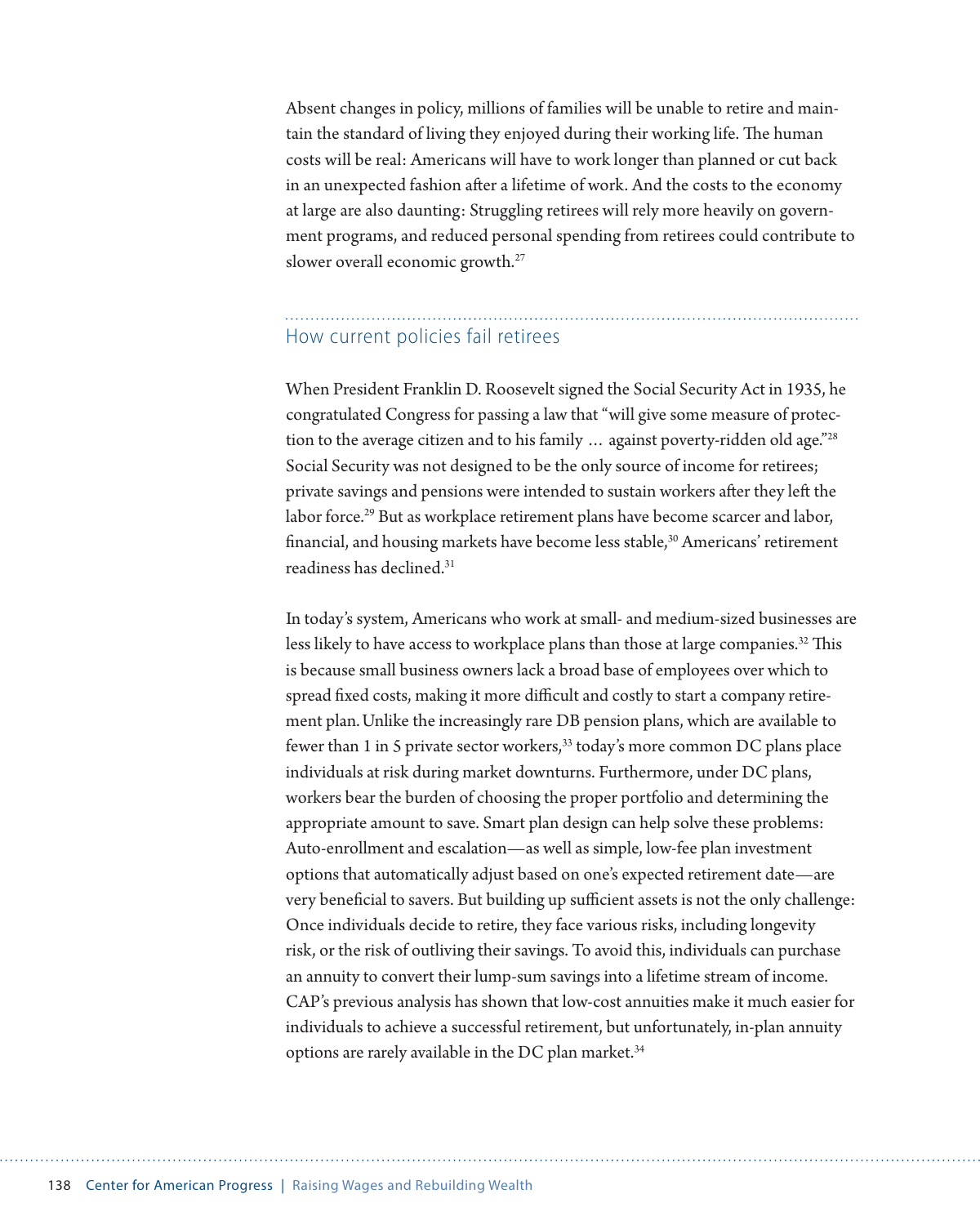The federal government plays a large role in subsidizing private savings for retirement, forgoing more than \$100 billion in tax revenue each year due to retirement savings incentives.<sup>35</sup> But these incentives are needlessly complicated, making it very difficult for a saver to maximize their tax benefit. More importantly, they are regressive, disproportionally helping the wealthy while leaving many lower-income Americans behind: The top 20 percent of households by income receive 66 percent of the benefits from the federal government's retirement tax expenditures.<sup>36</sup>

The Saver's Credit, introduced in 2001, is a tax credit designed to help low- and moderate-income Americans save for retirement. However, the credit falls short due to its size and structure. The \$1.3 billion spent annually on the Saver's Credit pales in comparison to retirement tax incentives in total.<sup>37</sup> Also, the credit is nonrefundable, which means that many working families with low or no tax liability receive little to no benefit from the credit.38

While President Barack Obama and many members of Congress have pushed for various proposals to help working Americans save for retirement—including an automatic IRA program to increase access to workplace retirement accounts and an expanded, refundable Saver's Credit<sup>39</sup>—Congress has not enacted these proposals into law. The Obama administration, however, has used executive action to establish myRA, a portable, starter retirement account with no fees and no minimum balance.40

Meanwhile, states such as California, Connecticut, Illinois, and Oregon are working to increase access to retirement savings accounts by automatically enrolling those without employer-sponsored retirement accounts into retirement plans.<sup>41</sup> While these state initiatives are worthwhile and will improve retirement readiness, many workers in states that do not offer these savings options will continue to fall behind. Solving our national retirement crisis will require national solutions.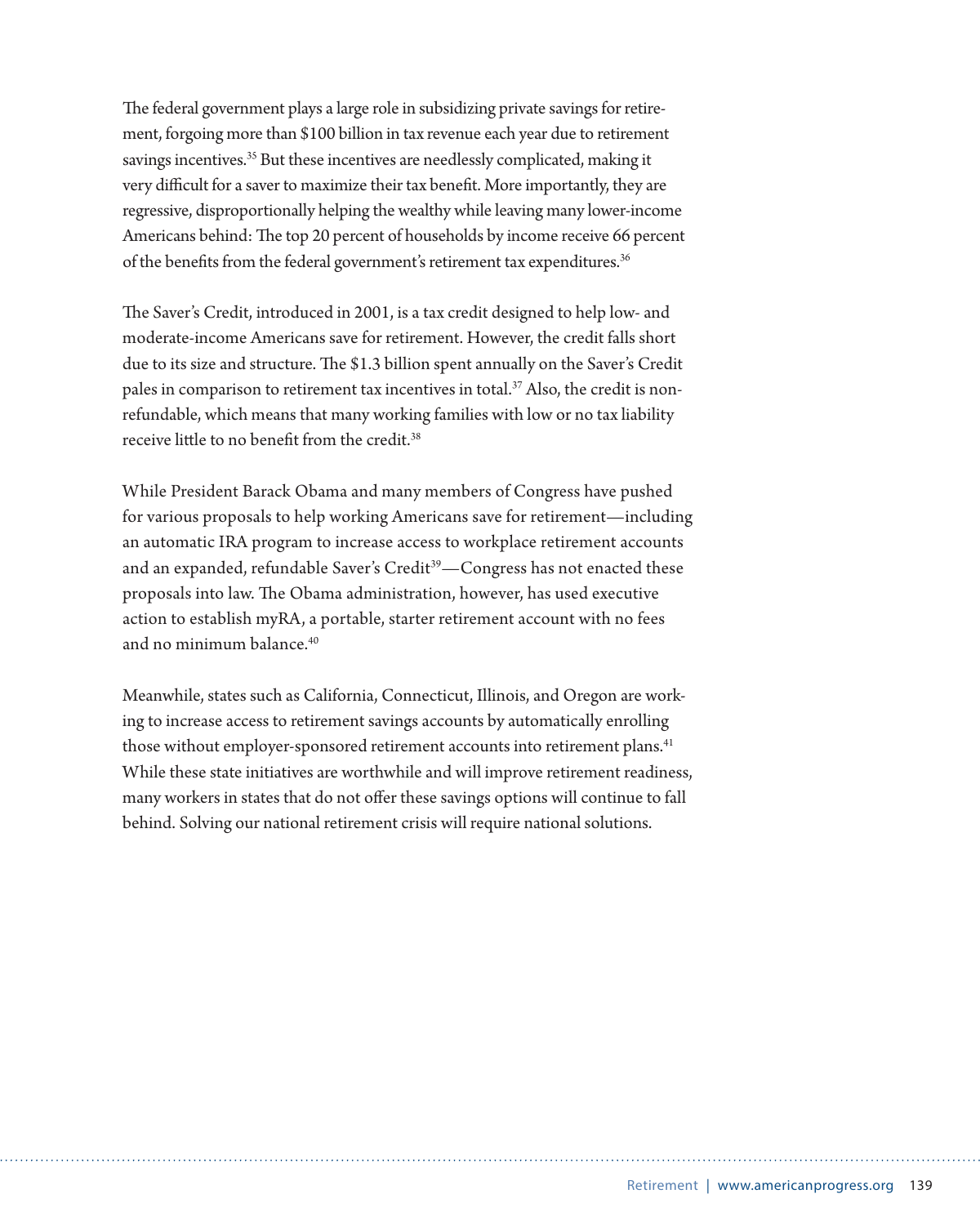# Policy recommendations

In order solve today's retirement crisis, policymakers need to protect and strengthen the backbone of our retirement system, Social Security, and expand access to highquality retirement savings options for workers—no matter their employer.

# Social Security

Social Security was not designed to be the sole source of income for workers in retirement. But, today, 64 percent of households 65 or older receive more than half of their income from Social Security, and about one-third receive more than 90 percent of their income from Social Security.42 Nonmarried beneficiaries are even more reliant on Social Security: Nearly half receive 90 percent of their income from the program.43 Previous CAP research has demonstrated that while there is no fiscal imperative to cut Social Security,<sup>44</sup> there is a moral imperative to protect it from cuts that would harm the middle-class and low-income families that rely upon it.

Congress should expand Social Security benefits for those in need and modernize key benefits.

#### Increase the special minimum benefit

Social Security is an effective anti-poverty program, lifting nearly 15 million Americans age 65 and older out of poverty in 2013.<sup>45</sup> Because many seniors and disabled Americans remain in poverty,<sup>46</sup> the minimum benefit provided by Social Security and Supplemental Security Income should increase so that a worker with 30 years of covered Social Security earnings would receive a benefit of 125 percent of the monthly poverty level.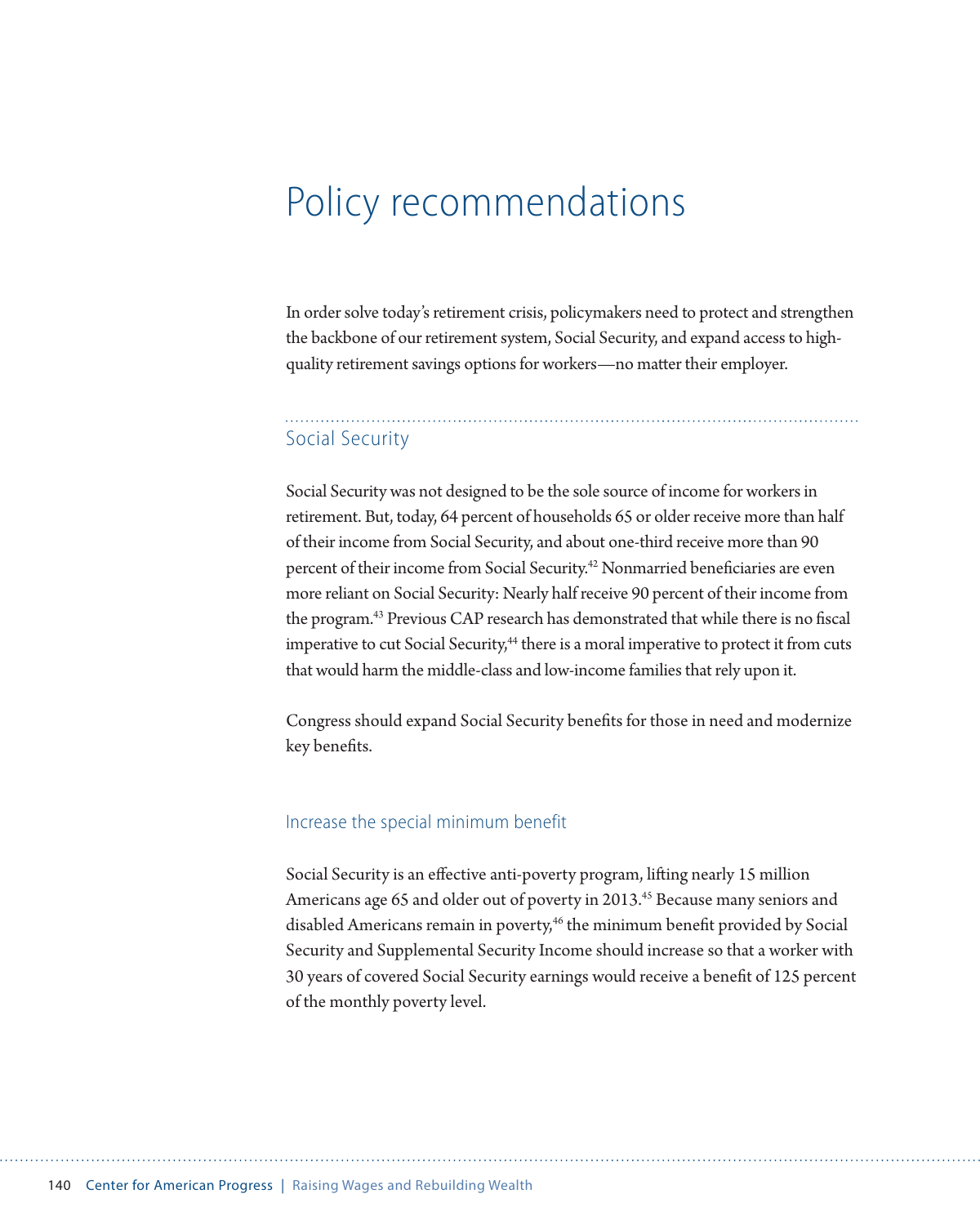#### Modernize survivorship and divorce benefits

Survivorship and divorce benefits should also be updated. In today's Social Security system, dual-earner couples earn lower survivorship benefits than singleearner couples who paid the same combined Social Security taxes over their working lives.47 For example, a dual-earner couple each earning \$50,000 annually would pay the same payroll taxes as a single-earner couple with the working spouse earning \$100,000 annually. However, the dual-earner couple would receive a lower survivorship benefit upon the death of their spouse. This disparity should be eliminated, and survivorship benefits should be improved to limit the benefit cut that survivors face upon the death of their spouse. In addition, today's divorce benefits for Social Security are only available for marriages lasting 10 years or longer, leaving many divorcees without benefits. Instead, divorce benefits should phase in over several years for those married at least five years.<sup>48</sup>

#### Institute a caregiver credit

Policymakers should also recognize the value of unpaid caregiving and help these workers in retirement by instituting a caregiver credit. Currently, workers who take time out of the labor force to care for their children or elderly relatives not only give up earnings but also may face reduced Social Security benefits in the future. With this credit, workers who leave the labor market or significantly reduce their paid work hours for caregiving would receive credit toward their Social Security benefits at half of national average earnings for up to five years.<sup>49</sup> Such a credit would be especially beneficial to women, who are both more likely to take time off for caregiving, as well as more likely to live in elderly poverty.<sup>50</sup>

## Private savings

Strengthening Social Security is critical to shoring up retirement, but policymakers cannot stop there. Action must be taken to help workers privately save for retirement as well. This means both making sure that workers earn enough so that they are able to put money aside for the future and increasing access to high-quality retirement savings options.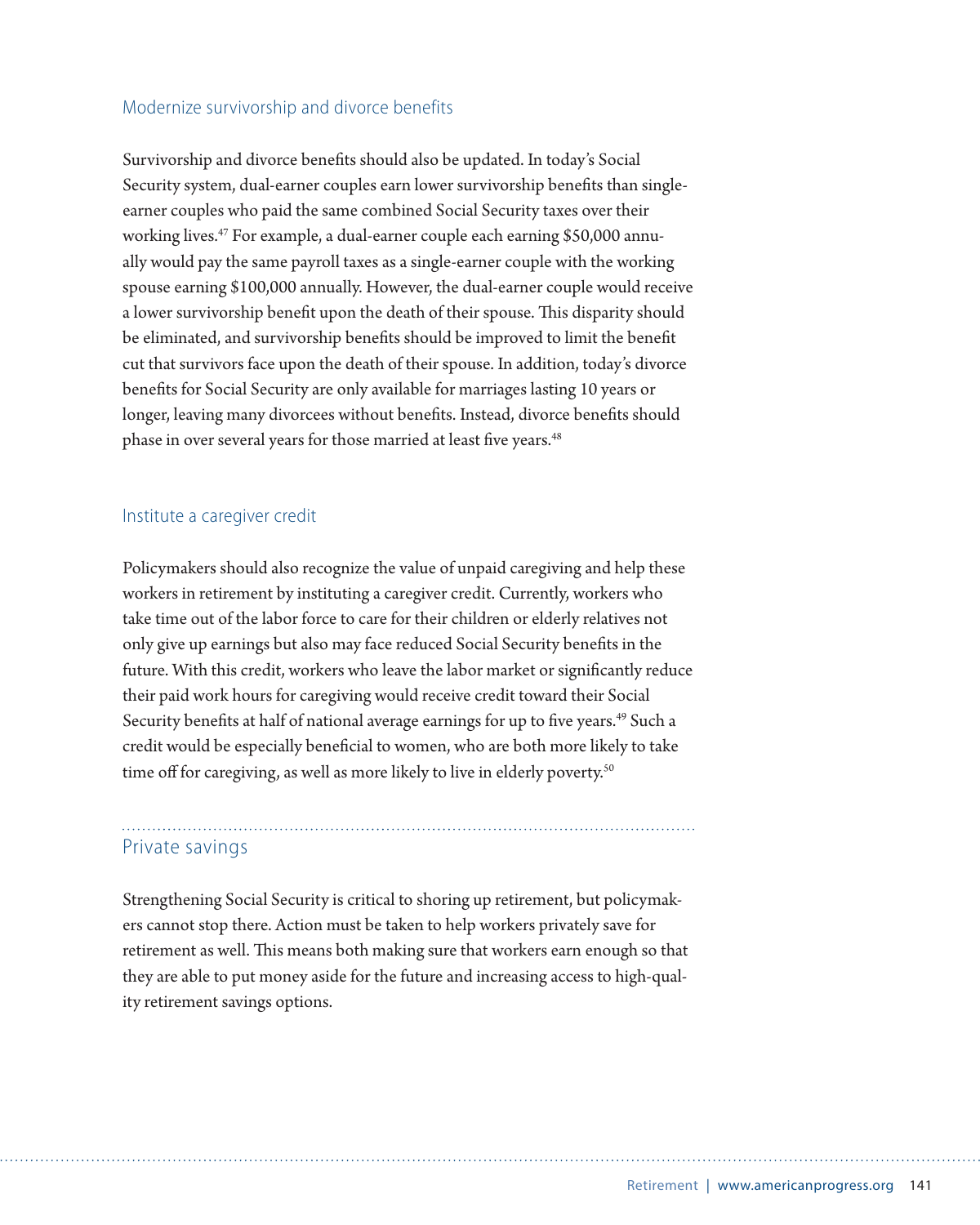#### Create a National Savings Plan to ensure all workers are able to save at work

All workers should be able to save for retirement at work, no matter their employer. To that end, policymakers should create to a high-quality, low-fee portable retirement plan such as CAP's proposed National Savings Plan, or NSP, which is based on the Thrift Savings Plan currently available to federal employees.51 Workers without employer-provided retirement plans would be automatically enrolled in this plan by their employers; independent contractors and the self-employed would be also be eligible to join.

CAP analysis has found that a worker saving in the NSP would be more than twice as likely to have a secure retirement than a worker contributing the same amount to a typical  $401(k)$  plan. And NSP savers would be more than five times as likely to have a secure retirement as workers saving in a high-fee  $401(k)$  plan, such as those often offered to small businesses. The NSP would also be the ideal next step for savers currently saving in the Treasury Department's myRA program after they reach the myRA account maximum.<sup>52</sup>

### Better protect savers from market risk through collective defined-contribution plans

Policymakers should also consider new ways to protect workers near retirement from the risk of market downturns that would dramatically lower their retirement income. States and the federal government should create plans such as CAP's Secure, Accessible, Flexible, and Efficient, or SAFE, Retirement Plan,<sup>53</sup> a collective DC plan that combines the benefits of DB pensions with 401(k)-type plans.

While employers would not have to guarantee returns with such a plan, the pooled, professionally managed investments would reduce risks for savers. This risk-pooling would smooth investment returns over time and keep market crashes from decimating savers. And elements of this plan could be instituted in the payout phase of the NSP, allowing workers to reduce their individual investment risk later in life.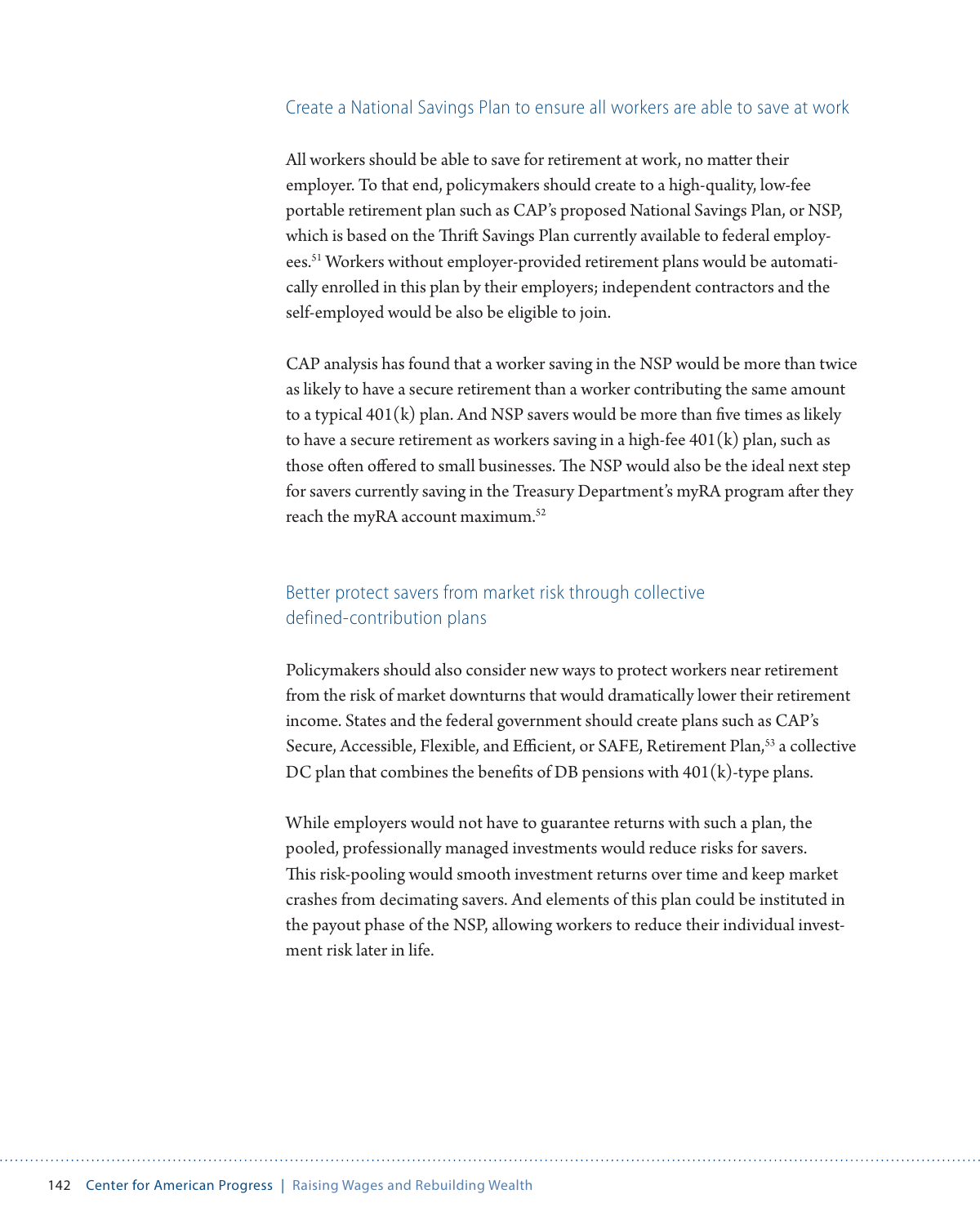### Fully implement the conflict of interest rule

Even without creating new forms of retirement accounts, policymakers can take action to help savers in today's  $401(k)$  and IRA market. Thanks to a newly finalized rule from the U.S. Department of Labor, Americans saving for retirement today are now better protected from advisers' conflicts of interest, which costs savers an estimated \$17 billion per year through higher fees, lower returns, and inappropriate advice.<sup>54</sup> The rule updates a 40-year-old standard to protect savers in today's retirement market and ensures that retirement advisers put their clients' best interests before their own profits.

Special interest groups, however, are still fighting in Congress and the courts to have the rule overturned, claiming that it will reduce access to retirement advice.<sup>55</sup> These critiques are unfounded: The success of many current firms shows that it is possible to offer independent, nonconflicted retirement advice.<sup>56</sup> It is crucial that the conflict of interest rule is fully implemented, and lawmakers should stand on the side of savers and firmly against efforts to weaken or eliminate the rule.

#### Reform retirement tax incentives to help those who need it most

Finally, Congress should revamp retirement tax incentives to better target those who need the most assistance. Today's confusing and regressive mix of tax deductions results in most benefits flowing to the wealthy while failing to substantially incent retirement savings.<sup>57</sup> Policymakers should convert the Saver's Creditwhich currently fails to reach many families—into a refundable tax credit that is deposited directly into savers' personal accounts, acting more directly as a government match.58 This would help lower-income savers build the assets they need to make it to the middle class.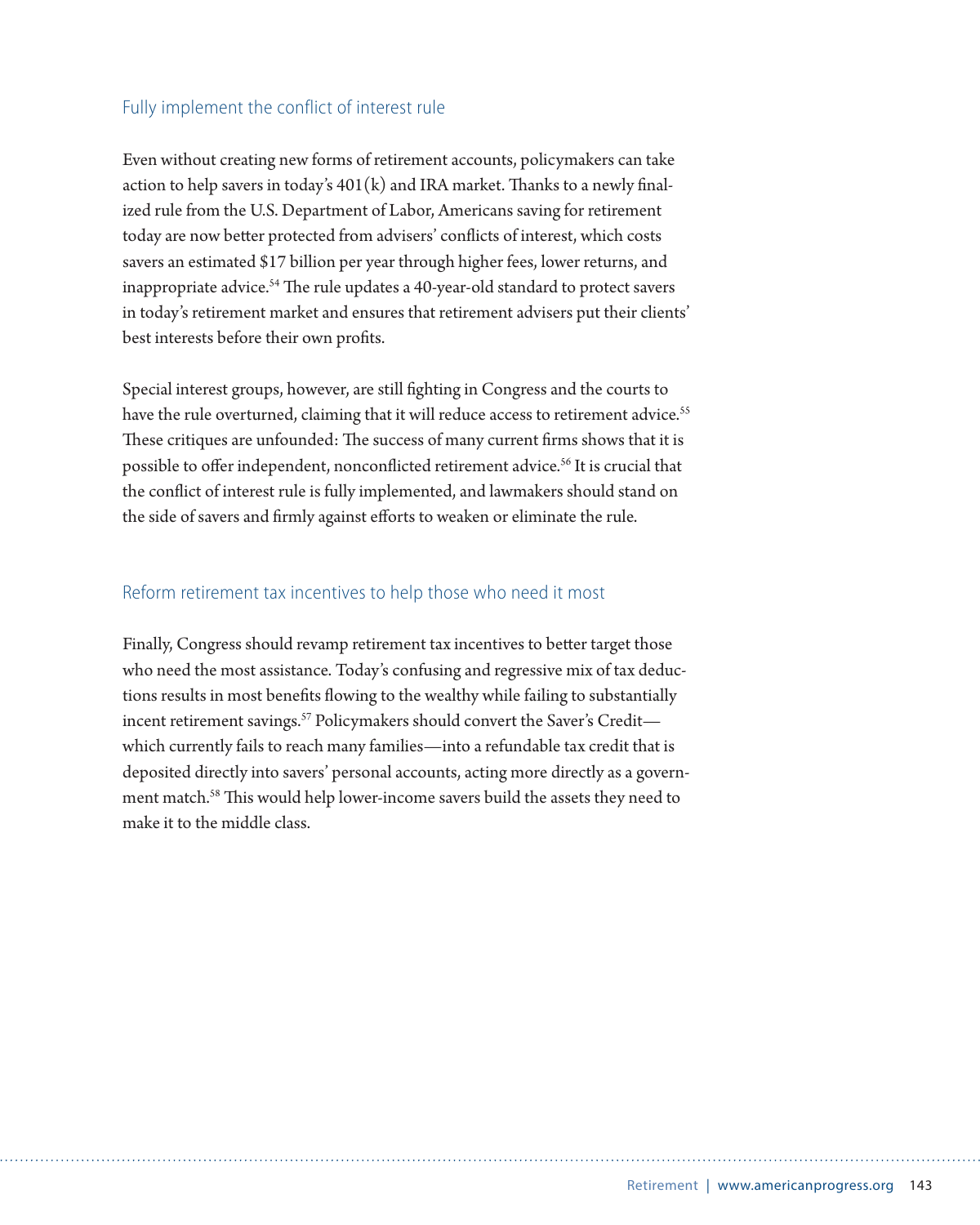### Endnotes

- 1 Federal Reserve Board, "Report on the Economic Well-Being of U.S. Households in 2015" (2016), available at http://www.federalreserve.gov/2015-report-economicwell-being-us-households-201605.pdf.
- 2 Ibid.
- 3 Note that this statistic is from the 2014 Report on Economic Well-Being of U.S. Households, as this question was not asked in the 2015 survey. Federal Reserve Board, "Report on the Economic Well-Being of U.S. Households in 2014" (2015), available at [http://www.](http://www.federalreserve.gov/econresdata/2014-report-economic-well-being-us-households-201505.pdf) [federalreserve.gov/econresdata/2014-report-econom](http://www.federalreserve.gov/econresdata/2014-report-economic-well-being-us-households-201505.pdf)[ic-well-being-us-households-201505.pdf](http://www.federalreserve.gov/econresdata/2014-report-economic-well-being-us-households-201505.pdf).
- 4 Keith Miller, David Madland, and Christian E. Weller, "The Reality of the Retirement Crisis" (Washington: Center for American Progress, 2015), available at [https://cdn.americanprogress.org/wp-content/up](https://cdn.americanprogress.org/wp-content/uploads/2015/01/RetirementCrisis1.pdf)[loads/2015/01/RetirementCrisis1.pdf](https://cdn.americanprogress.org/wp-content/uploads/2015/01/RetirementCrisis1.pdf).
- 5 Alicia H. Munnell, "The retirement-income crisis, in one chart," Market Watch, April 30, 2014, available at http:// blogs.marketwatch.com/encore/2014/04/30/theretirement-income-crisis-in-one-chart/,
- 6 Miller, Madland, and Weller, "The Reality of the Retirement Crisis."
- 7 Ibid.
- 8 Alicia H. Munnell, Wenliang Hou, and Anthony Webb, "NRRI Update Shows Half Still Falling Short" (Boston: Center for Retirement Research at Boston College, 2014), available at http://crr.bc.edu/wp-content/uploads/2014/12/IB\_14-20-508.pdf.
- 9 Ibid.
- 10 William G. Gale, John Karl Sholz, and Ananth Seshadri, "Are All Americans Saving 'Optimally' for Retirement" (Washington; Madison, WI: The Brookings Institution; University of Wisconsin-Madison, 2009), Table 4, available at https://www.ssc.wisc.edu/~scholz/Research/ Are\_All\_Americans\_v6.pdf.
- 11 Bureau of Labor Statistics, *Employee Benefits in the United States - March 2016,* (U.S. Department of Labor, 2016), available at http://www.bls.gov/ncs/ebs/sp/ ebnr0022.pdf.
- 12 Jeffrey W. Clark, Stephen P. Utkus, and Jean A. Young, "Automatic Enrollment: The power of the default" (Valley Forge, PA: Vanguard Research, 2015), available at [https://pressroom.vanguard.com/content/nonindexed/](https://pressroom.vanguard.com/content/nonindexed/Automatic_enrollment_power_of_default_1.15.2015.pdf) [Automatic\\_enrollment\\_power\\_of\\_default\\_1.15.2015.](https://pressroom.vanguard.com/content/nonindexed/Automatic_enrollment_power_of_default_1.15.2015.pdf) [pdf](https://pressroom.vanguard.com/content/nonindexed/Automatic_enrollment_power_of_default_1.15.2015.pdf).
- 13 Bureau of Labor Statistics, *Employee Benefits in the United States.*
- 14 Monique Morrissey, "The State of American Retirement" (Washington: Economic Policy Institute, 2016), available at [http://www.epi.org/publication/retire](http://www.epi.org/publication/retirement-in-america/)[ment-in-america/.](http://www.epi.org/publication/retirement-in-america/)
- 15 For example, workers at small businesses who have retirement plans often face dramatically higher fees than their counterparts at larger firms. See, Brightscope and ICI, "The BrightScope/ICI Defined Contribution Plan Profile: A Close Look at 401(k) Plans" (2014), available at https://www.ici.org/pdf/ppr\_14\_dcplan\_profile\_401k. pdf.

16 Jennifer Erickson and David Madland, "Fixing the Drain on Retirement Savings" (Washington: Center for American Progress, 2014), available at https://www.americanprogress.org/wp-content/uploads/2014/04/401kFeesbrief3.pdf.

- 17 The White House, "Fact Sheet: Middle Class Economics: Strengthening Retirement Security by Cracking Down on Conflicts of Interest in Retirement Savings" Press release, April 6, 2016, available at https://www.whitehouse. gov/the-press-office/2016/04/06/fact-sheet-middleclass-economics-strengthening-retirement-security.
- 18 The White House, *The Effects of Conflicted Investment Advice on Retirement Savings* (2015), available at https:// www.whitehouse.gov/sites/default/files/docs/cea\_coi report\_final.pdf.
- 19 Sarah Holden and Daniel Schrass, "The Role of IRAs in U.S. Households' Saving for Retirement, 2014" (Washington: ICI, 2015), available at [https://www.ici.org/pdf/](https://www.ici.org/pdf/per21-01.pdf) [per21-01.pdf.](https://www.ici.org/pdf/per21-01.pdf) Authors' calculation using Holden and Schrass: 43 percent of households have no employersponsored DC or defined-benefit retirement plan, while only 6 percentage points of that 43 percent have IRAs. Note that employer sponsored IRAs, such as Savings Incentive Match Plan for Employees, or SIMPLE, IRAs are considered IRAs for this calculation.
- 20 Federal Reserve Board, "Report on the Economic Well-Being of U.S. Households in 2014."
- 21 Keith Miller, David Madland, and Christian E. Weller, "The Reality of the Retirement Crisis"; This joint life annuity from a \$104,000 lump sum account balance was calculated using the Thrift Savings Plan, or TSP, Retirement Income Calculator. The assumptions made include that the household in question includes two people aged 67; that the interest rate offered is the current TSP annuity interest rate of 1.875 percent; that payments increase to account for inflation; and that the annuity provides a 50 percent spousal survivor benefit. The figure stated here refers to the amount received upon retirement, which will increase annually in nominal terms as adjusted for inflation. Note that the monthly payment amount would be higher if the household were assumed to have just one member or if interest rates were to rise in the future. Additionally, the initial payment amount would be higher if the household does not choose to have payments adjusted for inflation. In that instance, however, the purchasing power of the benefit would decline over time. The TSP Retirement Income Calculator can be found at Thrift Savings Plan, "Retirement Income Calculator," available at [https://www.tsp.gov/planningtools/retirementcalcu](https://www.tsp.gov/planningtools/retirementcalculator/retirementCalculator.shtml)[lator/retirementCalculator.shtml](https://www.tsp.gov/planningtools/retirementcalculator/retirementCalculator.shtml) (last accessed March 2016).
- 22 Miller, Madland, Weller, "The Reality of the Retirement Crisis.
- 23 Morrissey, "The State of American Retirement," Figure 9.
- 24 Ibid., Figure 19.
- 25 Federal Reserve Board, "Report on the Economic Well-Being of U.S. Households in 2014," Figure 20.
- 26 Alicia H. Munnell, Wenliang Hou, and Anthony Webb, "Will the Explosion of Student Debt Widen the Retirement Security Gap?" (Boston: Center for Retirement Research at Boston College, 2016), available at [http://](http://crr.bc.edu/wp-content/uploads/2016/01/IB_16-2.pdf) [crr.bc.edu/wp-content/uploads/2016/01/IB\\_16-2.pdf](http://crr.bc.edu/wp-content/uploads/2016/01/IB_16-2.pdf).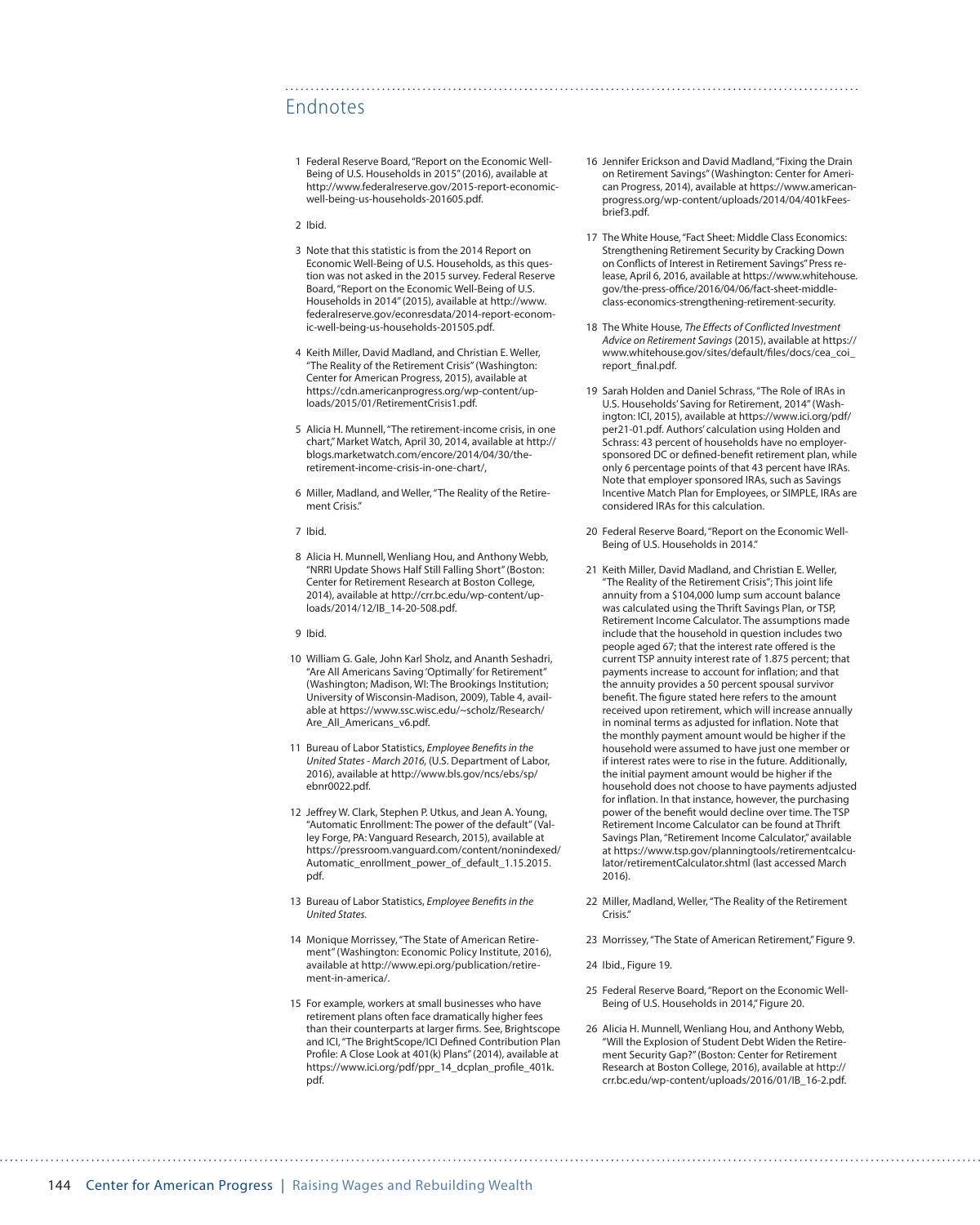- 27 Christian E. Weller and David Madland, "Keep Calm and Muddle Through: Ignoring the Retirement Crisis Leaves Middle-Class Americans with Little Economic Control in Their Golden Years" (Washington: Center for American Progress, 2014), available at https://cdn. americanprogress.org/wp-content/uploads/2014/08/ RetirementCrisis.pdf.
- 28 Social Security Administration, "Presidential statement signing the Social Security Act. August 14, 1935," available at https://www.ssa.gov/history/fdrstmts. html#signing (last accessed May 2016).
- 29 Social Security Administration, "Research Note #1: Origins of the Three-Legged Stool Metaphor for Social Security," available at [https://www.ssa.gov/history/](https://www.ssa.gov/history/stool.html) [stool.html](https://www.ssa.gov/history/stool.html) (last accessed May 2016).
- 30 Christian E. Weller, *Retirement on the Rocks* (New York: Palgrave Macmillan US, 2015).
- 31 Alicia H. Munnell, Anek Belbase, and Geoffrey T. Sanzenbacher, "State Initiatives to Cover Uncovered Private Sector Workers" (Boston: Center for Retirement Research at Boston College, 2016), available at http:// crr.bc.edu/wp-content/uploads/2016/02/IB\_16-4-1.pdf.
- 32 Craig Copeland, "Employment-Based Retirement Plan Participation: Geographic Differences and Trends, 2013" (Washington: Employee Benefit Research Institute, 2013), available at https://www.ebri.org/pdf/briefspdf/ EBRI\_IB\_405\_Oct14.RetPart.pdf.
- 33 Bureau of Labor Statistics, *National Compensation Survey: Employee Benefits in the United States, March 2015,*  (U.S. Department of Labor, 2015), available at [http://](http://www.bls.gov/ncs/ebs/benefits/2015/ebbl0057.pdf) [www.bls.gov/ncs/ebs/benefits/2015/ebbl0057.pdf.](http://www.bls.gov/ncs/ebs/benefits/2015/ebbl0057.pdf)
- 34 Our model worker had an 83 percent chance of maintaining their standard of living in retirement when using a low-cost annuity instead of a 53 percent chance when using the "4 percent rule" to draw down assets. See, David Madland, Alex Rowell, and Rowland Davis, "Improving Americans' Retirement Outcomes Through the National Savings Plan" (Washington: Center for American Progress, 2016), available at [https://cdn.americanprogress.org/wp-content/up](https://cdn.americanprogress.org/wp-content/uploads/2016/01/28080008/TSPExpansion3.pdf)[loads/2016/01/28080008/TSPExpansion3.pdf.](https://cdn.americanprogress.org/wp-content/uploads/2016/01/28080008/TSPExpansion3.pdf)
- 35 Congressional Budget Office, "The Distribution of Major Tax Expenditures in the Individual Tax System" (2013), available at https://www.cbo.gov/publication/43768. See Figure 5 in this source for supplemental data.
- 36 Chuck Marr, Nathaniel Frents, and Chye-Ching Huang, "Retirement Tax Incentives Are Ripe for Reform" (Washington: Center for Budget and Policy Priorities, 2013), available at [http://www.cbpp.org/research/retirement](http://www.cbpp.org/research/retirement-tax-incentives-are-ripe-for-reform)[tax-incentives-are-ripe-for-reform;](http://www.cbpp.org/research/retirement-tax-incentives-are-ripe-for-reform) Congressional Budget Office, "The Distribution of Major Tax Expenditures in the Individual Tax System." See Table 2 in this source for supplemental data.
- 37 White House Office of Management and Budget, "Analytical Perspectives, Budget of the United States Government, FY 2017: Tax Expenditures" (2016), available at https://www.whitehouse.gov/sites/default/files/ omb/budget/fy2017/assets/ap\_14\_expenditures.pdf.
- 38 Joe Valenti and Christian E. Weller, "Creating Economic Security: Using Progressive Savings Matches to Counter Upside-Down Tax Incentives" (Washington: Center for American Progress, 2013), available at [https://](https://www.americanprogress.org/issues/economy/report/2013/11/21/79830/creating-economic-security/) [www.americanprogress.org/issues/economy/re](https://www.americanprogress.org/issues/economy/report/2013/11/21/79830/creating-economic-security/)[port/2013/11/21/79830/creating-economic-security/.](https://www.americanprogress.org/issues/economy/report/2013/11/21/79830/creating-economic-security/)
- 39 The Pew Charitable Trusts, "President Obama's Budget Includes Automatic IRA Proposal and Expansion of Savers' Credit for 401(k) IRA Savings," available at [http://www.pewtrusts.org/en/about/news-room/](http://www.pewtrusts.org/en/about/news-room/press-releases/0001/01/01/president-obamas-budget-includes-automatic-ira-proposal-and-expansion-of-savers-credit-for-401k-ira-savings) [press-releases/0001/01/01/president-obamas-budget](http://www.pewtrusts.org/en/about/news-room/press-releases/0001/01/01/president-obamas-budget-includes-automatic-ira-proposal-and-expansion-of-savers-credit-for-401k-ira-savings)[includes-automatic-ira-proposal-and-expansion-of](http://www.pewtrusts.org/en/about/news-room/press-releases/0001/01/01/president-obamas-budget-includes-automatic-ira-proposal-and-expansion-of-savers-credit-for-401k-ira-savings)[savers-credit-for-401k-ira-savings](http://www.pewtrusts.org/en/about/news-room/press-releases/0001/01/01/president-obamas-budget-includes-automatic-ira-proposal-and-expansion-of-savers-credit-for-401k-ira-savings) (last accessed August 2016).
- 40 Joe Valenti and David Madland, "Making myRA a More Effective Savings Option" (Washington: Center for American Progress, 2016), available at [https://www.americanprogress.org/issues/housing/](https://www.americanprogress.org/issues/housing/news/2016/01/12/128698/making-myra-a-more-effective-savings-option/) [news/2016/01/12/128698/making-myra-a-more-effec](https://www.americanprogress.org/issues/housing/news/2016/01/12/128698/making-myra-a-more-effective-savings-option/)[tive-savings-option/.](https://www.americanprogress.org/issues/housing/news/2016/01/12/128698/making-myra-a-more-effective-savings-option/)
- 41 Alicia H. Munnell, Anek Belbase, and Geoffrey T. Sanzenbacher, "State Initiatives to Cover Uncovered Private Sector Workers."
- 42 Households are "aged units," as defined by the Social Security Administration. They are defined as aged 65 or older if the husband is aged 65 or older or if the husband is aged 54 or younger and the wife is 65 or older. See, Office of Research, Evaluation and Statistics, *Fast Facts & Figures about Social Security* (Social Security Administration, 2015), available at https://www.ssa.gov/ policy/docs/chartbooks/fast\_facts/2015/fast\_facts15. pdf.

43 Ibid.

- 44 Harry Stein and Alexandra Thornton, "Laying the Foundation for Inclusive Prosperity" (Washington: Center for American Progress, 2015), available at http://www. pgpf.org/sites/default/files/05122015\_solutionsinitiative3\_cap.pdf.
- 45 Center for Budget and Policy Priorities, "Policy Basics: Top Ten Facts about Social Security" (2015), available at [http://www.cbpp.org/research/social-security/policy](http://www.cbpp.org/research/social-security/policy-basics-top-ten-facts-about-social-security)[basics-top-ten-facts-about-social-security.](http://www.cbpp.org/research/social-security/policy-basics-top-ten-facts-about-social-security)

46 Ibid.

- 47 National Academy of Social Insurance, "Fixing Social Security: Adequate Benefits, Adequate Financing" (2009), pg. 9, footnote 6, available at: [https://www.nasi.](https://www.nasi.org/sites/default/files/research/Fixing_Social_Security.pdf) [org/sites/default/files/research/Fixing\\_Social\\_Security.](https://www.nasi.org/sites/default/files/research/Fixing_Social_Security.pdf) [pdf](https://www.nasi.org/sites/default/files/research/Fixing_Social_Security.pdf).
- 48 Melissa Favreault and Frank Sammartino, "The Impact of Social Security Reform on Low-Income and Older Women" (Washington: Urban Institute, 2002), available at [http://www.urban.org/sites/default/files/alfresco/](http://www.urban.org/sites/default/files/alfresco/publication-pdfs/411169-The-Impact-of-Social-Security-Reform-on-Low-Income-and-Older-Women.PDF) [publication-pdfs/411169-The-Impact-of-Social-Securi](http://www.urban.org/sites/default/files/alfresco/publication-pdfs/411169-The-Impact-of-Social-Security-Reform-on-Low-Income-and-Older-Women.PDF)[ty-Reform-on-Low-Income-and-Older-Women.PDF](http://www.urban.org/sites/default/files/alfresco/publication-pdfs/411169-The-Impact-of-Social-Security-Reform-on-Low-Income-and-Older-Women.PDF).
- 49 Shelly J. Correll and others, "Getting a Job: Is there a Motherhood Penalty?", *American Journal of Sociology* 112 (5) (2007), available at http://gender.stanford. edu/sites/default/files/motherhoodpenalty.pdf; Ann O'Leary, "Protecting Workers and Their Families with Paid Family Leave and Caregiving Credits" (Washington: Center for American Progress, 2012), available at [https://cdn.americanprogress.org/wp-content/](https://cdn.americanprogress.org/wp-content/uploads/issues/2012/04/pdf/gender_equity.pdf) [uploads/issues/2012/04/pdf/gender\\_equity.pdf;](https://cdn.americanprogress.org/wp-content/uploads/issues/2012/04/pdf/gender_equity.pdf) Social Security Caregiver Credit Act of 2015, H.R. 3377, 114 Cong. 1 sess., available at [https://www.congress.gov/](https://www.congress.gov/bill/114th-congress/house-bill/3377) [bill/114th-congress/house-bill/3377](https://www.congress.gov/bill/114th-congress/house-bill/3377).